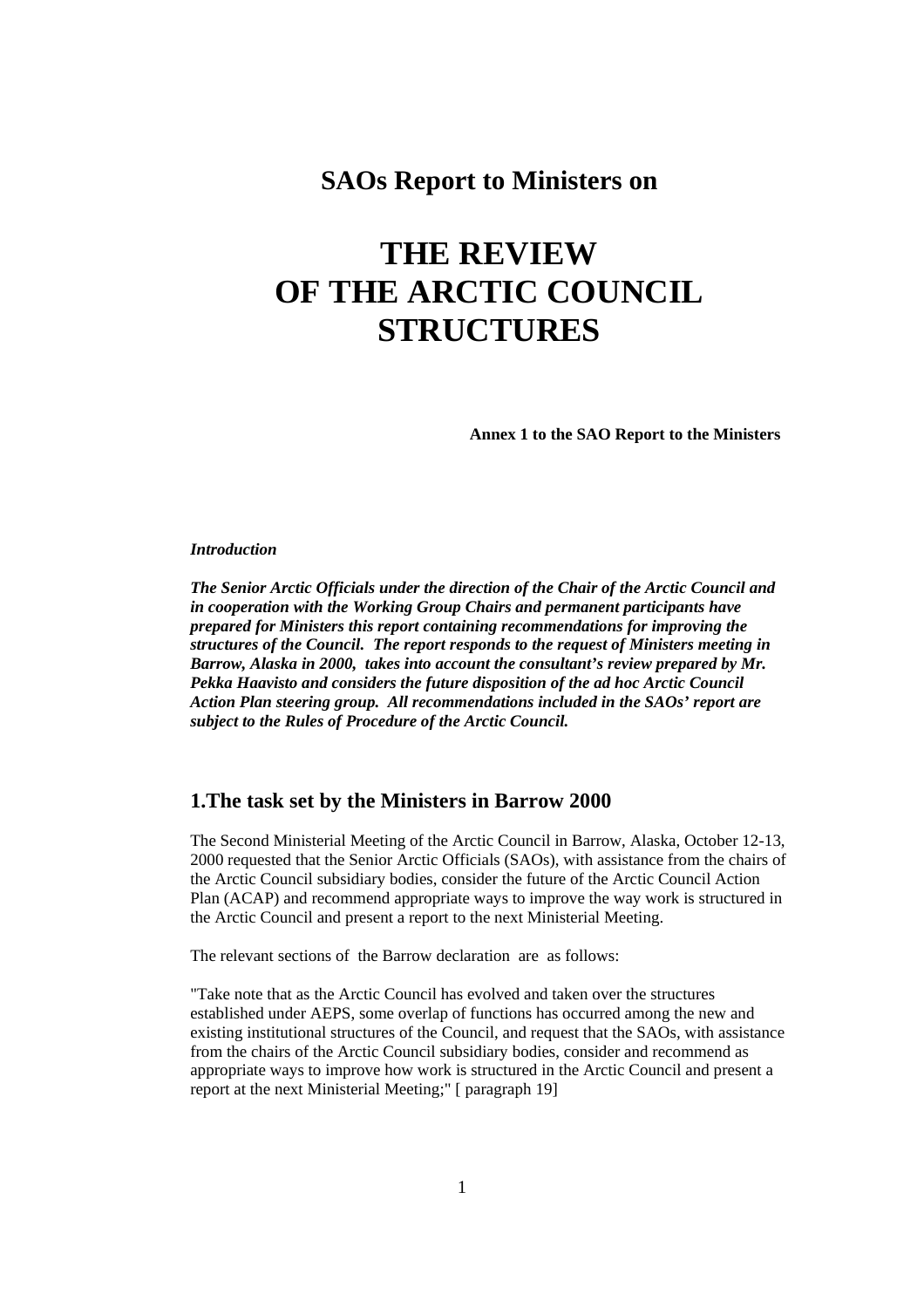"establish an ad hoc ACAP Steering Committee on an interim basis, for a period of two years under the chairmanship of Norway, awaiting a review of the structure of the Arctic Council organization;" [paragraph 2]

## **2. The preparatory process**

The Host Country commissioned Mr. Pekka Haavisto to prepare a report on the structure of work in the Arctic Council for the SAO meeting in Rovaniemi, June 12.-13, 2001. A draft consultant's study was presented to the SAOs and discussed by them at the Rovaniemi meeting. The final consultant's report was delivered to the Arctic Council Secretariat on 29 June, 2001 and circulated to the Member States, the Permanent Participants, the Working Groups and the Observers immediately thereafter. The report was written with assistance from the chairs of the Arctic Council Working Groups. The SAOs express their appreciation for the work of the Mr. Haavisto, and by the Council Secretariat, in preparing the report.

In the next phase of the review process the Chair of the SAOs held bilateral discussions with all Member States. The Haavisto report served as the background paper and a source of ideas for these discussions. The Chair next prepared a non-paper which SAOs and Chairs of the Working Groups discussed at their meetings in Espoo in November 2001. The Chairs of the Working Groups agreed upon a few recommendations to the SAOs. This report was revised by the SAOs on the basis of the responses given in Espoo and further preparations in the Member States and finally adopted by the SAOs at the meeting in Oulu in May 2002.

The limits to undertakings of the Arctic Council was thoroughly discussed, bearing in mind that the Council is operating as a high level forum without a permanent secretariat or financial resources of its own. The possible establishment of a permanent secretariat with an annual budget based on obligatory funding does not enjoy unanimous support among the Member States. This means that all recommendations to be presented for the Ministers will concur with the present situation. The Arctic Council Secretariat will rotate with the chairmanship and funding will continue to be voluntary. The lead country approach is essential in managing projects of the Arctic Council. A more even distribution of the Secretariats of the Arctic Council working groups and programs between member states is preferable.

## **3. SAOs Comments and Recommendation on the Review**

#### *3.1. Role of the Senior Arctic Officials*

The tasks of the Senior Arctic Officials are defined in the Rules of Procedures. The Senior Arctic Officials, *inter alia*, receive and discuss reports from working groups, task forces, and other subsidiary bodies and coordinate and guide Arctic Council activities in accordance with the decisions and instructions of the Arctic Council biennial ministerial meetings. The SAOs review and make recommendations to the Ministers on proposals by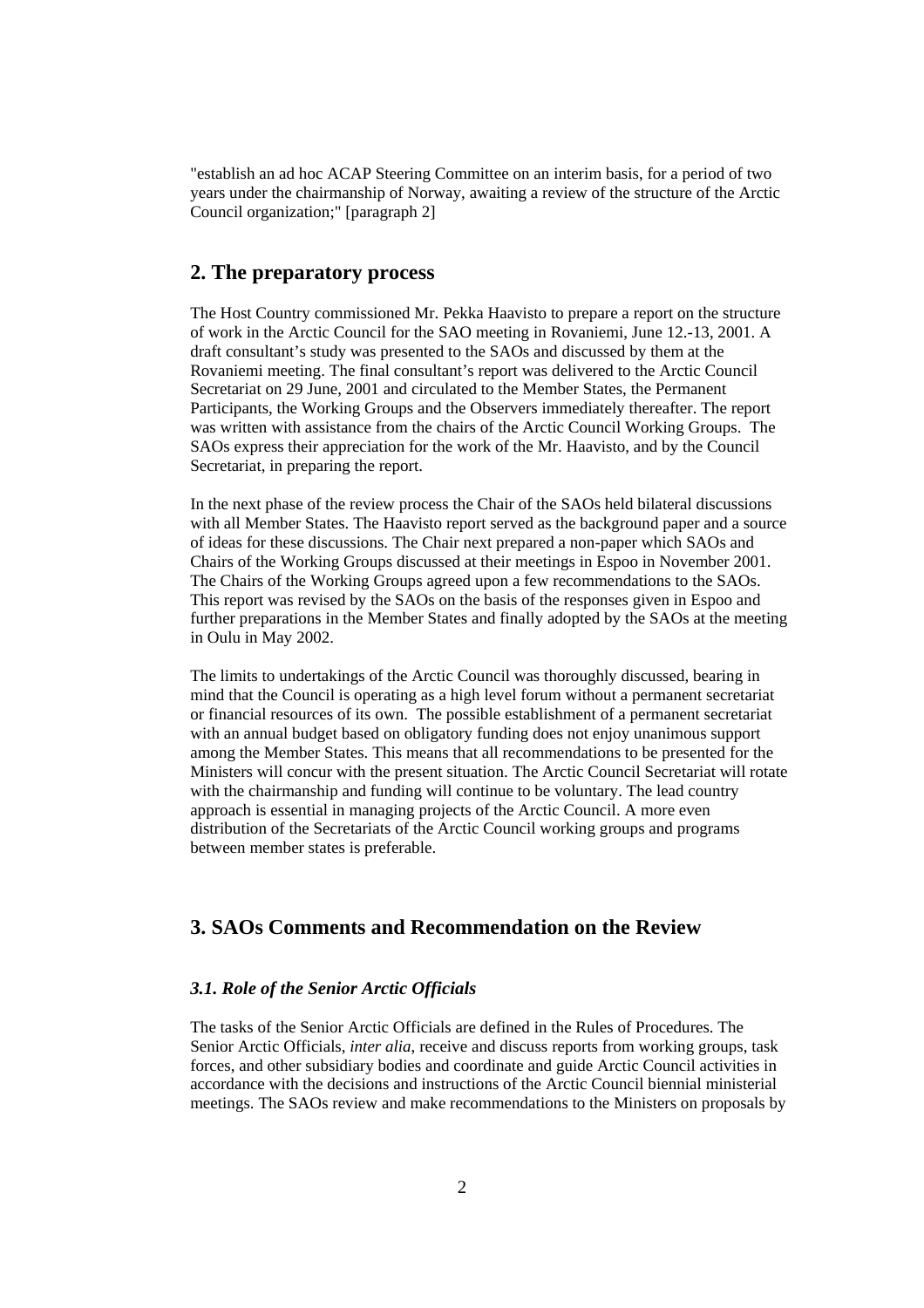Arctic States and Permanent Participants to be submitted to a Ministerial Meeting with respect to proposed cooperative activities.

The Framework Document on Sustainable Development (the Barrow Chapeau) is meant to guide all activities of the Arctic Council. The SAOs have the responsibility to ensure that all activities in the Working Groups and other subsidiary bodies are in line with the general principles of sustainable development and promote the implementation of the Framework document.

In the preparations of the review Member States and Permanent Participants emphasized the need to strengthen the work on the economic, social and cultural dimensions of sustainable development in line with the Framework document. The knowledge base on the state of the Arctic environment and biological diversity, and human development will be further strengthened during the coming few years. CAFF has in 2001 delivered the first circumpolar status report on Flora and Fauna and AMAP will present the  $2<sup>nd</sup>$  status report on pollution to the Inari Ministerial in 2002. The final report of the Arctic Climate Impact Assessment (ACIA) in 2004 is expected to influence strongly the future measures to promote sustainable development. The possibility of developing a holistic strategy on sustainable development on the basis of the strengthened knowledge base has been discussed. It could also respond to the challenges following the Johannesburg World Summit and the specific role the Summit might identify for regional and sub-regional bodies.

The SAOs are responsible for coordinating with other institutions and bodies active in the Arctic. The aim should be to enhance synergies and avoid overlapping activities. The necessity to focus on circumpolar, region-wide activities is generally acknowledged. Enhanced dialogue, especially with the Observers of the Arctic Council, will contribute to this end. Cooperation with the Northern Forum as the representative of many of the Arctic sub-regions is significant and growing. Contacts should be further developed to the European Commission and such regional bodies as the Barents Euro-Arctic Council, the Council of Baltic Sea States and the Nordic Council of Ministers.

There is a need to stimulate outside investments in the Arctic as a follow-up to the projects and activities of the Council. International and regional financial institutions, however, tend to finance only such projects that they themselves have closely scrutinized, starting in the pre-investment phase. This would mean that SAOs, on the recommendation of the Working Groups, should alert such institutions and the private sector at an early stage. There are capacity limits in the Arctic Council, bearing in mind that the Council depends on voluntary funding by member states, to how the Council might involve itself in the preparation of project and programs with large budgets. The activities of the Council and its subsidiary bodies should not give rise to unfounded expectations. The SAOs should also consider how to best seek professional advice in project preparation for funding among external financing partners.

As the ministers at Barrow emphasized the need for the Council to cooperate closely with other international fora, the Chair has greater need to maintain contact with SAOs between their regularly scheduled meetings. Active use of e-mail has facilitated the fulfillment of this responsibility. Furthermore, informal well-planned meetings of the SAOs and the representatives of the PPs have brought added value to the preparation of the official meetings.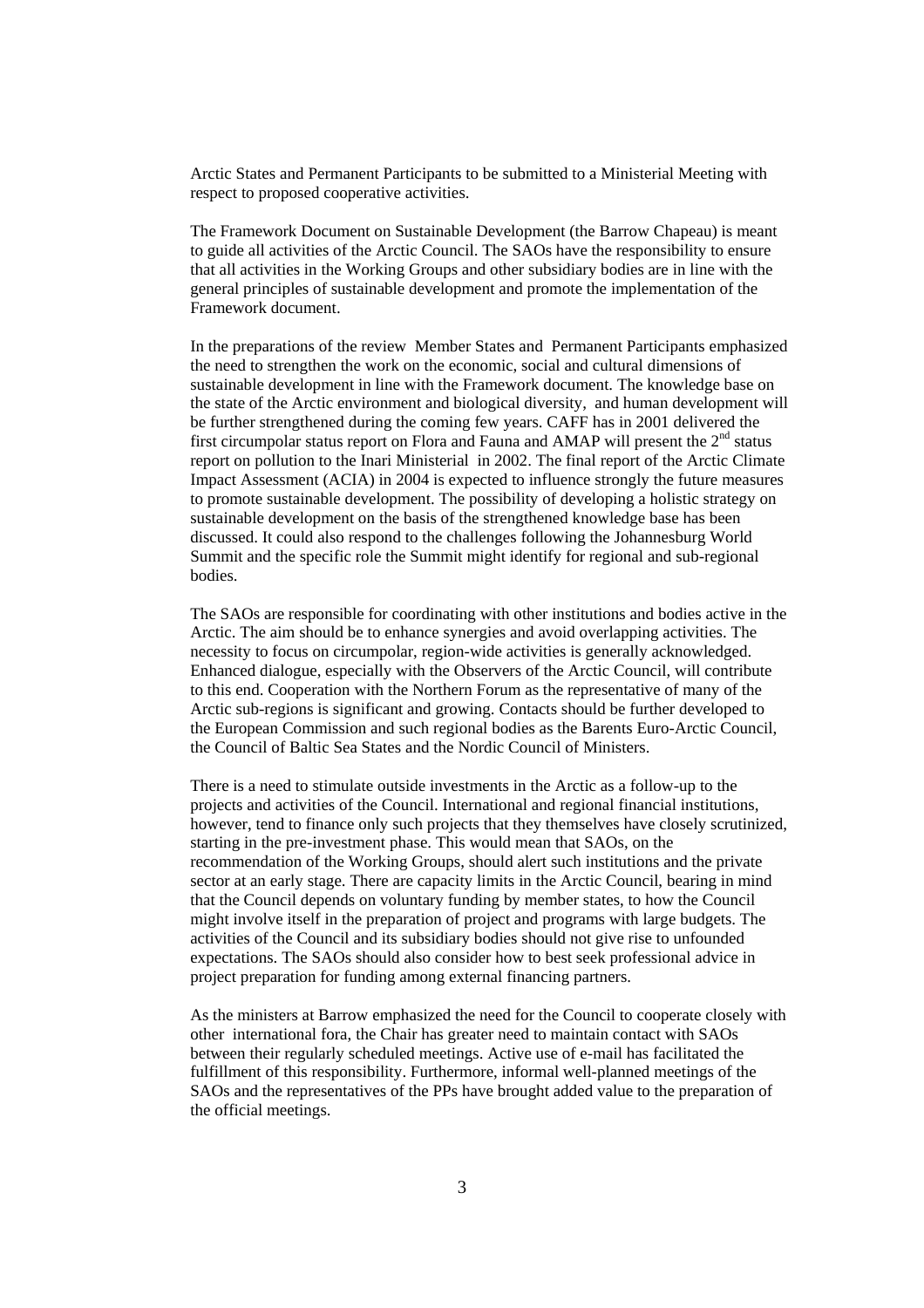#### *The SAOs note that they need to take particular care to*

- ensure that all activities of the Arctic promote sustainable development;
- consider the possibility of preparing in close cooperation with all Working Groups a revised strategic document on sustainable development on the basis of the strengthening knowledge base including climate change, the state of the Arctic environment, status and conservation of Arctic flora and fauna, and human development, with the aim of having this document finally approved by the Ministers in 2006;
- develop contacts between the Arctic Council to the European Commission and appropriate regional bodies with the aim of enhancing synergies and avoiding duplication of work;
- enhance the dialogue with the Arctic Council Observers and develop cooperation with them as appropriate;
- prioritize among project proposals that need extensive funding and serve as a clearing house for Arctic Council activities that seek funding from the private sector or international and regional financial institutions, and consider how to best make professional expertise available in project preparation and funding.

## *3.2. The Working Groups and coordination among them*

Four Working Groups were formed in the 1991 Arctic Environmental Protection Strategy and are specifically mentioned in the 1996 Ottawa Declaration. The Sustainable Development Working Group was established at the First Ministerial Meeting in Iqaluit in 1998.

All Working Groups have flexible mandates that have been successively developed and supplemented at Ministerial Meetings, either directly in Ministerial Declarations or in the reports provided by the SAOs. This method has facilitated flexible inclusion of new priorities. Often the Working Groups themselves have identified new needs and requested expanded or adjusted mandates with little knowledge of parallel processes in other Groups.

To help the Working Groups present their activities to the SAOs in a more coordinated and systematic way, the Arctic Council Chair should organize regular meetings or electronic forums of the Working Group chairs, accompanied, if necessary, by their secretariats. These consultations should serve as a way for the Working Groups to inform each other of planned activities and thus help to avoid overlaps.

Both AMAP and Conservation of Arctic Flora and Fauna (CAFF Working Group) have monitoring duties in their programs. Both Working Groups are providing data for the Council's Arctic Climate Impact Assessment. These two Working Groups have recently developed their coordination and are now working closely together. As an expression of this development the Working Groups have presented the idea of an Integrated Arctic Monitoring Network to be developed during 2002 – 2004. In addition, a common monitoring program would enhance coordination and help in the choice of priorities.

The two working groups should be given the mandate to work out the details of the future division of work in monitoring and present a proposal for the SAOs at their first meeting after the Inari Ministerial.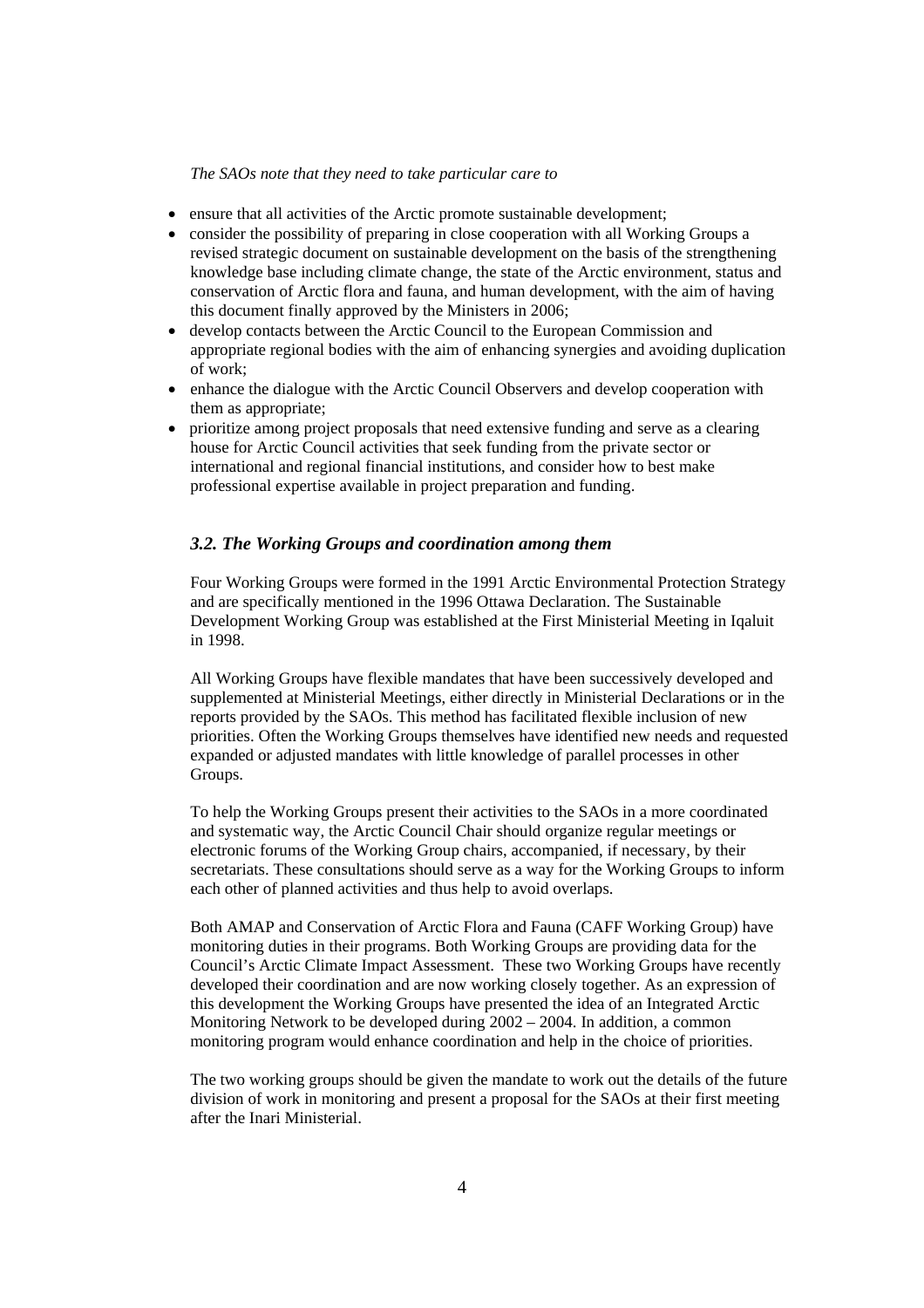#### *The SAOs note that*

- the Chair of the SAOs should continue to regularly organize coordinating meetings with the Chairs of the Working Groups and the Chair of the IPS board;
- SAOs need to more carefully prepare and coordinate the mandates to be given to the Working Groups;
- Working Groups must report regularly and in a timely fashion to and seek guidance from the SAOs;
- AMAP and CAFF should be directed to prepare a coordinated common monitoring program and present it for endorsement by the SAOs by the end of 2003.
- Working groups may promote investments in activities that protect the Arctic environment and promote sustainable development by developing projects for financing among the Arctic states and external financing partners.

## *3.3. Arctic Monitoring and Assessment Programme (AMAP)*

SAOs find that no change in the basic duties of AMAP – monitoring and assessment – are required.

*The SAOs note that* 

- it is appropriate to reconfirm the mandate of AMAP;
- they welcome the offer by Norway to continue hosting the Secretariat of AMAP.

## *3.4. Conservation of Arctic Flora and Fauna (CAFF)*

SAOs find that no change in the structure of CAFF is required . The role of CAFF is to promote conservation of Arctic biodiversity and sustainability in the use of living resources.

There has been some discussions between CAFF and SDWG regarding sustainable use and management of terrestrial and marine living resources. Sustainable use of living resources is important for the subsistence and development of Arctic communities and economies. The SDWG is responsible for promoting the sustainable use of natural resources. The SDWG will need to work closely with CAFF to ensure that conservation is appropriately taken into account in the case of living natural resources and to use the environmental expertise and scientific advice of CAFF.

## *The SAOs note that*

- it is appropriate to reconfirm the mandate of CAFF as the Arctic Council working group on biodiversity conservation;
- CAFF should provide expertise and scientific advice to SDWG in its work on sustainable use of natural resources;
- they welcome the offer by Iceland to continue hosting the Secretariat of CAFF.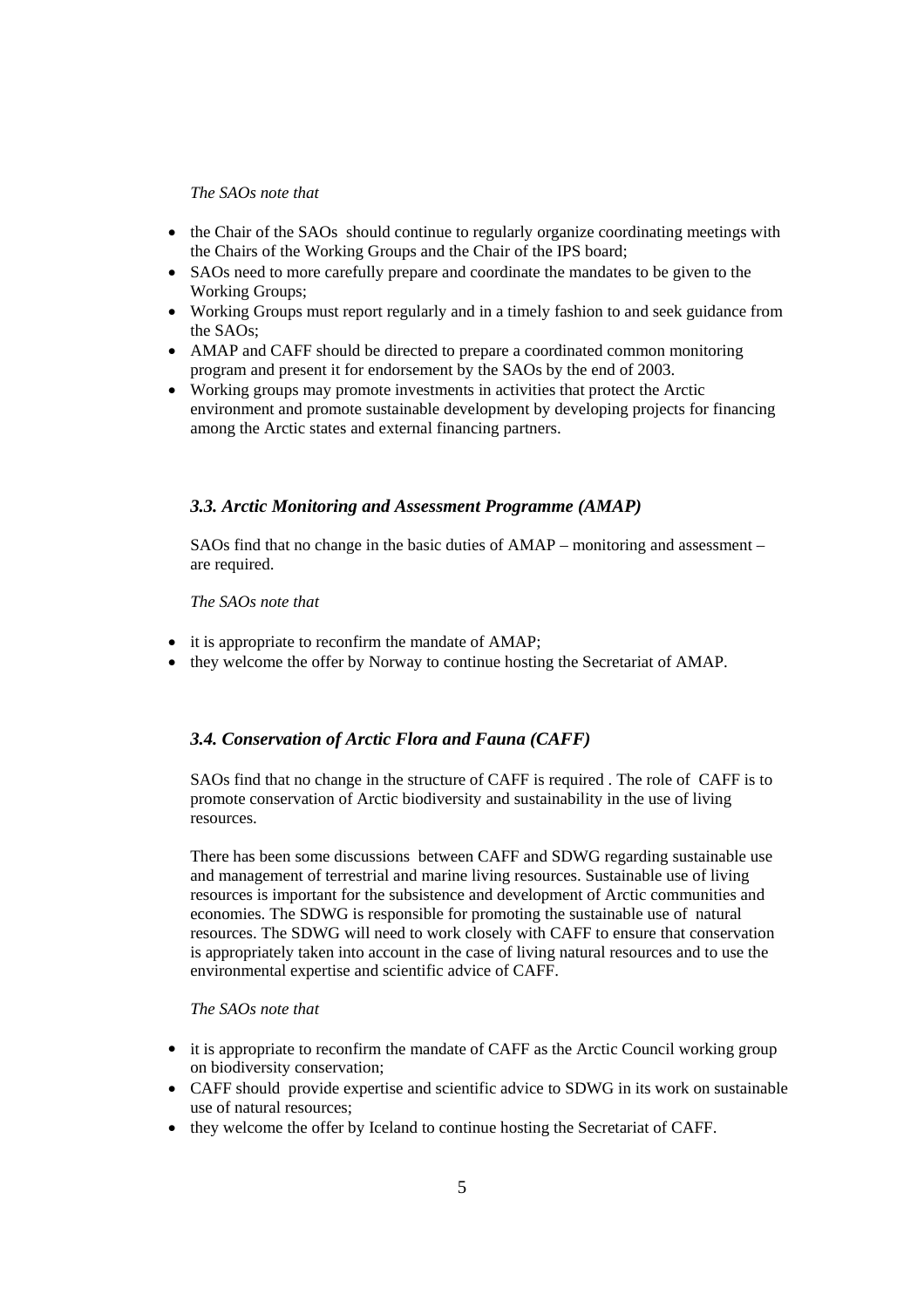## *3.5. Emergency Prevention, Preparedness and Response (EPPR)*

SAOs find that no change in the structure of EPPR is required.

SAOs consider emergency prevention, preparedness and response as a continuously important priority, and thus the work of EPPR should be revitalized and more emphasis be given to new tasks such as prevention, preparedness and response to emergencies involving hazardous materials, including radiological materials. It has also been suggested that EPPR could address emergencies caused by nature, especially in view of disasters connected to climate variability and change, such as flooding.

EPPR and PAME are encouraged to coordinate more closely. Both working groups have activities related to extraction and transportation of oil and gas in their programs. Before embarking upon new activities, these two Working Groups should better clarify their division of work. EPPR is also encouraged to clarify with AMAP the division of labor regarding the monitoring and assessment of radioactivity and the prevention, preparedness and response to radiation emergencies.

Exchange of information between EPPR and the Barents Euro-Arctic Council, the Northern Forum and other sub-regional and bilateral efforts is important. BEAC is expanding its work on cross-border rescue cooperation. EPPR should focus on circumpolar issues.

*The SAOs note that* 

- EPPR should continue its efforts related to emergencies resulting from extraction and transportation of oil and gas and clarify the division of responsibilities with PAME;
- EPPR should give more emphasis to prevention, preparedness and response to emergencies involving radiological and other hazardous materials;
- it could be appropriate to expand the mandate of EPPR to include preparedness and response to emergencies related to natural disasters;
- they welcome the offer by Canada to host the EPPR Secretariat during its period as Chair.

## *3.6. Protection of the Arctic Marine Environment (PAME)*

SAOs find that no change in the structure of PAME is required.

The Regional Programme of Action ( RPA) provides an important framework for PAME's work related to land-based activities. Other important work relates to sea based activities of shipping, dumping and oil and gas. An important task is the work on guidelines supplementing national and international arrangements.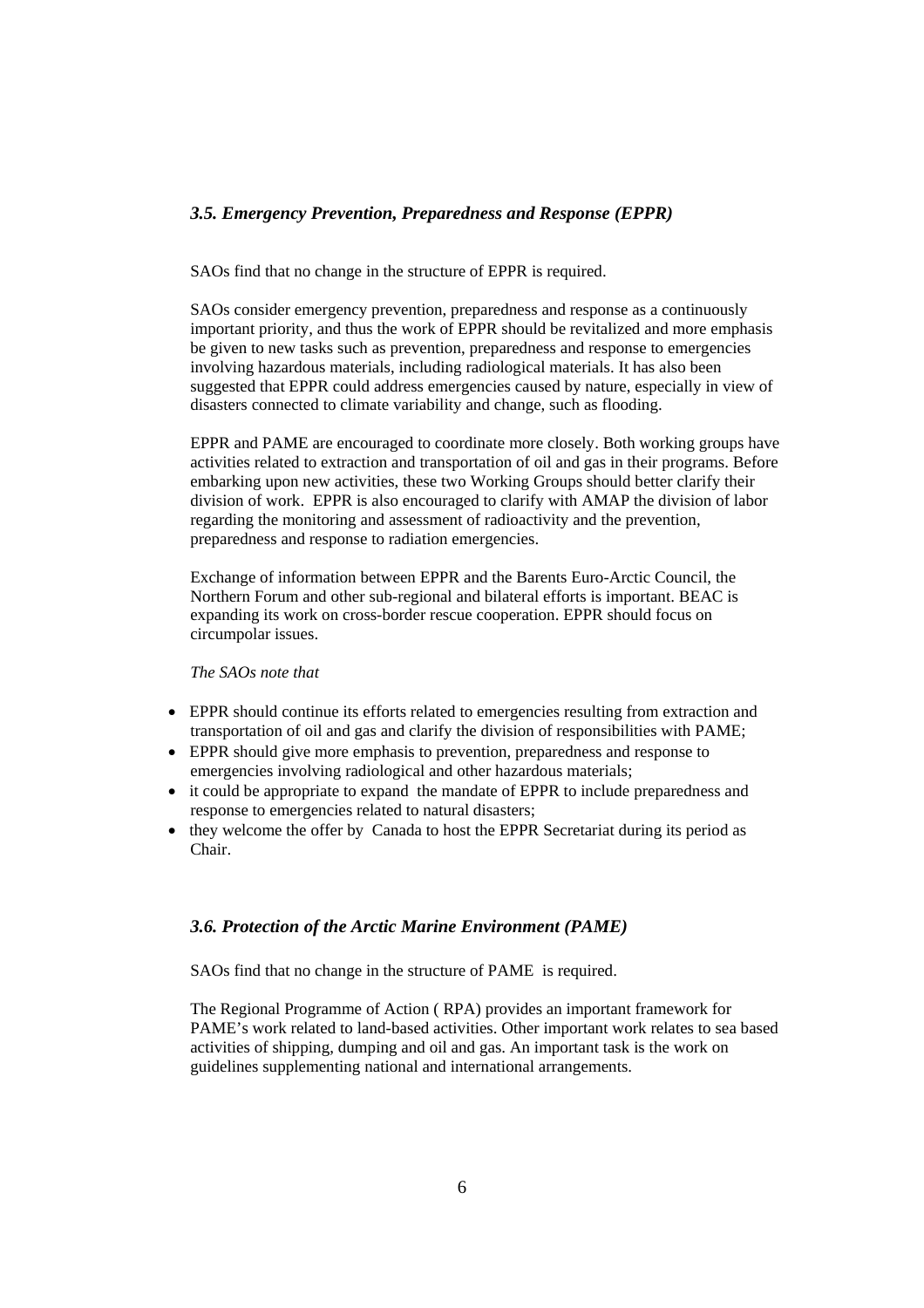PAME works on the implementation of the RPA and has also a mandate to further develop this program. Towards this end, emphasis should be placed on promoting an integrated and strategic approach for the protection of the marine environment.

Within the RPA framework PAME has, on behalf of the Arctic Council, successfully supported Russia in the preparation of the NPA-Arctic. One concrete example of the implementation of parts of the Russian NPA-Arctic, where PAME acted as a catalyst is the GEF project "Russian Federation – Support to the NPA Arctic" which was approved by the GEF Council on 7 Dec. 2001*.* Support from PAME and Arctic Council Member States has been welcomed by Russia*.* SAOs find that the implementation of national action plans is a national responsibility and countries have the sovereign right to decide on method and partners in fulfilling this task.

Continuous updating of the review of international agreements and arrangements regarding protection of marine and coastal areas is important.

#### *The SAOs note that*

- it would be appropriate to reconfirm the mandate of PAME as the working group for protection of the Arctic marine environment with a specific responsibility for programmatic development for the RPA, and development of guidelines complementing national and international arrangements;
- At request from concerned countries, PAME may support the AC member states in their efforts to implement their NPAs, subject to approval by the SAOs;
- PAME should emphasize the importance of continuous review of international agreements and arrangements and their implementation from an Arctic angle and encourage PAME to identify possible ways and means to improve these instruments and compliance with them;
- PAME should continue to work in cooperation with EPPR with the aim of enhancing security and environmental protection in oil and gas exploitation and transportation;
- PAME's work with offshore oil and gas guidelines and on shipping is extremely important and has an interface with EPPR's activities
- they welcome the offer by Iceland to continue hosting the PAME Secretariat.

#### *3.7. Arctic Council Action Plan to Eliminate Pollution of the Arctic (ACAP)*

SAOs recommend that ACAP continue to operate at least until 2006.

ACAP was established in response to AMAP's assessments. The Second Ministerial Meeting of the Arctic Council in Barrow, in 2000, adopted the Arctic Council Action Plan and determined that this plan would be a basis for developing and implementing actions under the Council's auspices with respect to pollution prevention and remediation. The Ministerial also established an ad hoc Steering Committee on an interim basis, for a period of two years. The Ministers recognized the need for the RPA , under PAME, and ACAP to develop complementary activities.

Many Arctic States are represented in ACAP by experts in project preparation and administration. Arctic States and a Working Group Secretariat has the co-coordinating responsibility for projects under ACAP.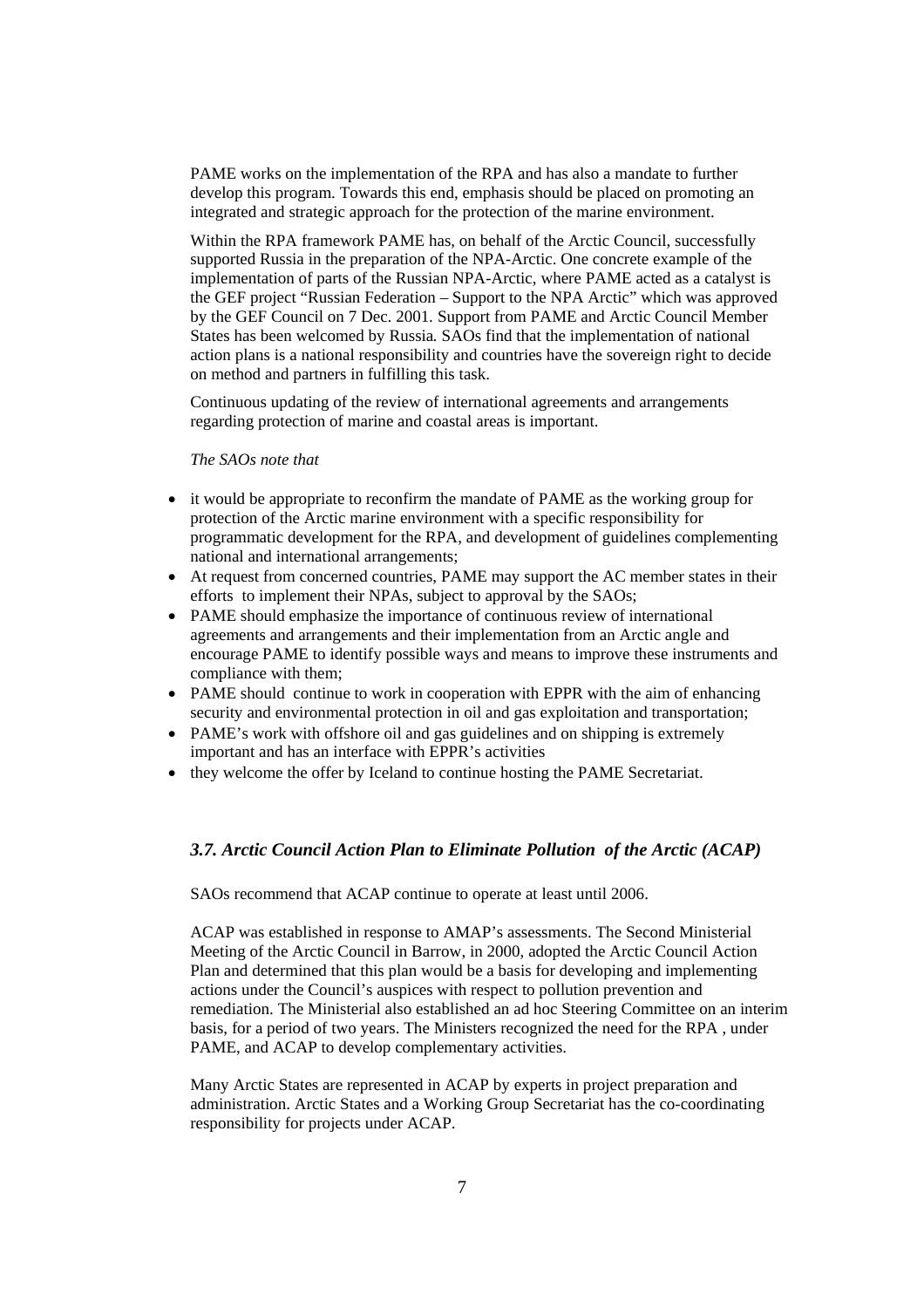#### *The SAOs note that*

- it would be appropriate to extend the mandate of ACAP and its steering committee until the Ministerial Meeting in 2006;
- ACAP should engage in the administration of pre-investment, feasibility studies or other specific preparation of investment projects managed by third parties only after approval by the SAOs;
- ACAP should work closely with all Working Groups, especially with PAME and AMAP;
- Norway has chaired and provided secretarial support for the ACAP.

## *3.8. Sustainable Development Working Group (SDWG)*

SAOs find that no change is required in the structure of the Sustainable Development Working Group.

The Sustainable Development Working Group ( SDWG) has in its initial phase worked in close contact with the Senior Arctic Officials. The SDWG prepared the Sustainable Development Framework Document, which contains a guiding strategy for all activities in the Arctic Council, including all Working Groups.

It is preferable for SDWG to become an independent working group separated from the SAOs, reporting to the SAOs like the other working groups. Since the Rovaniemi SDWG meeting in April 2001, developments seem to be going in that direction.

The Sustainable Development Program can usefully promote the integration of a capacity building focus into the activities of the Arctic Council and serve as the expert working group for a broad range of issues especially related to the social, economic and cultural dimensions of Arctic communities. To date the SDWG has been active in assessing and monitoring social, economic and health issues as well as promoting the well-being of children and youth. Other initiatives promoting ecological tourism and reindeer husbandry focus on expanding economic opportunities in the Arctic.

The sustainable use of natural resources, be they oil, gas, minerals and metals or living resources, is an increasingly important topic in circumpolar cooperation.

SDWG should carefully coordinate its activities with CAFF regarding living resources and biodiversity conservation and with other working groups as appropriate.

The existing secretariat support of SDWG seems insufficient in view of the expanding role of SDWG. Strengthening these secretarial services is a matter of urgency.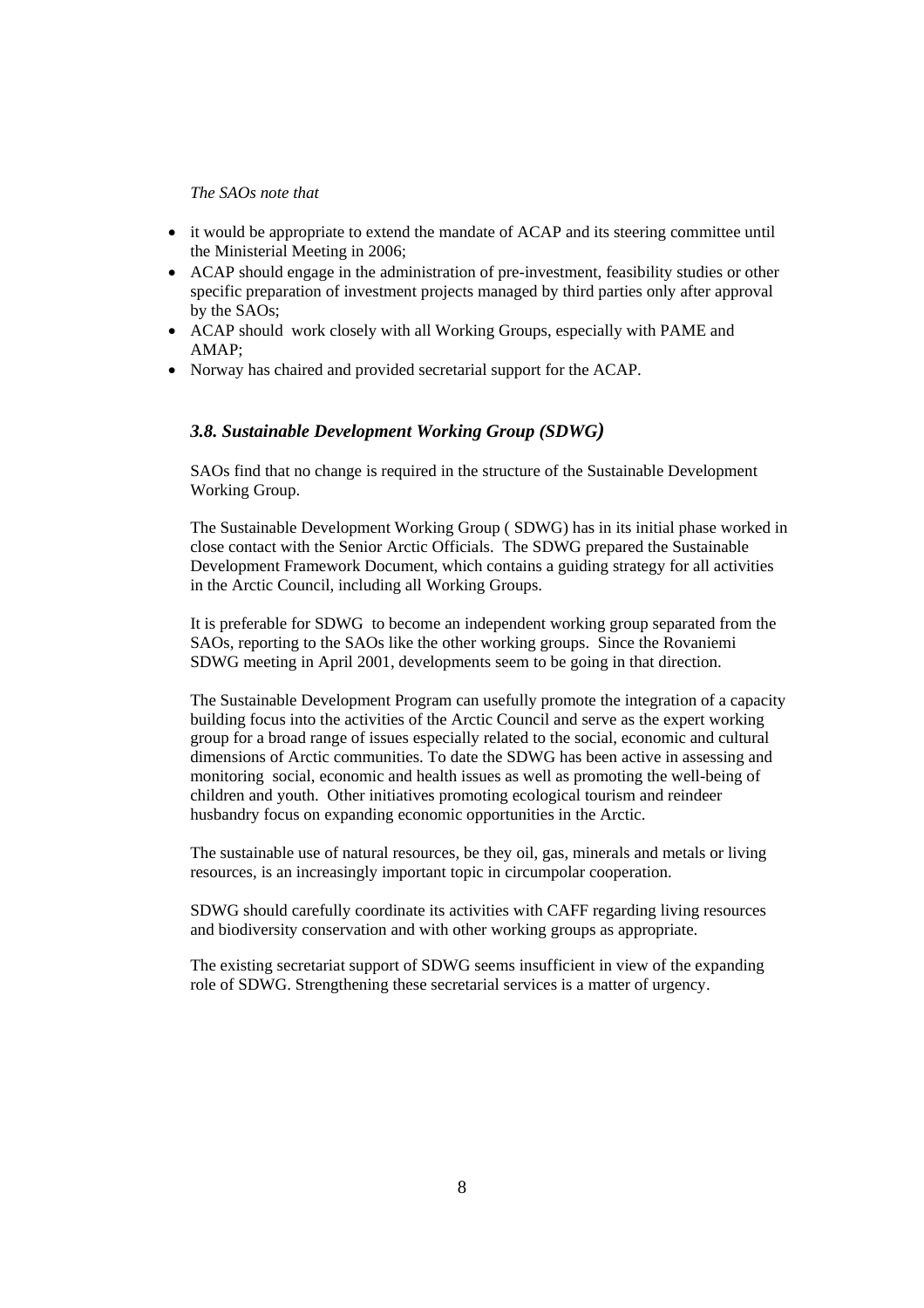#### *The SAOs note that*

- SDWG should continue to assist the SAOs in developing and implementing the Sustainable Development Program of the Arctic Council;
- the SDWG should further strengthen its role as the expert Working Group on the social, economic and cultural dimensions of Sustainable Development
- SDWG should seek input from experts from specialized ministries, departments and non-governmental institutions in its work as appropriate;
- SDWG should continue to give priority to issues such as health, social affairs, education and training, children and youth as well as sustainable economic development, including tourism, infrastructure as well as information and communication technology (ICT);
- SDWG should work closely with all Working Groups to promote the integration of a capacity building focus into the activities of the Arctic Council;
- they welcome the offer by Canada to provide secretarial support for SDWG;

## *3.9. Other Issues Related to the Work of the Arctic Council*

## *Funding*

The funding of Arctic Council activities is voluntary. Heavy responsibilities lie with the Chair of the Council and the countries hosting Secretariats of the Working Groups as well as with leading participants in projects.

This voluntary funding has functioned better than many expected. The Working Groups in particular, however, are facing difficulties in raising funds for all activities included in their mandates approved by the Ministers. SAOs and Working Group chairs should avoid requesting from Ministers unfunded mandates. The possibility of approaching the private sector, including relevant foundations, in raising funds should be taken into consideration.

## *The SAOs*

- will take funding into consideration during the preparation of biennial Ministerial Meetings;
- will with all subsidiary bodies continue efforts to engage external funding institutions in financing projects endorsed by the Arctic Council;
- will explore the possibility of raising funding in the private sector, including relevant foundations.
- •

#### *Permanent Participants*

The participation of indigenous people in the work of the Arctic Council on a permanent basis is an overriding principle. Representatives of indigenous organizations take part in the discussions of the Arctic Council on an equal basis with government representatives. This arrangement is unique in international affairs. Like other funding within the Arctic Council, supporting the participation of Permanent Participants in the work of the Arctic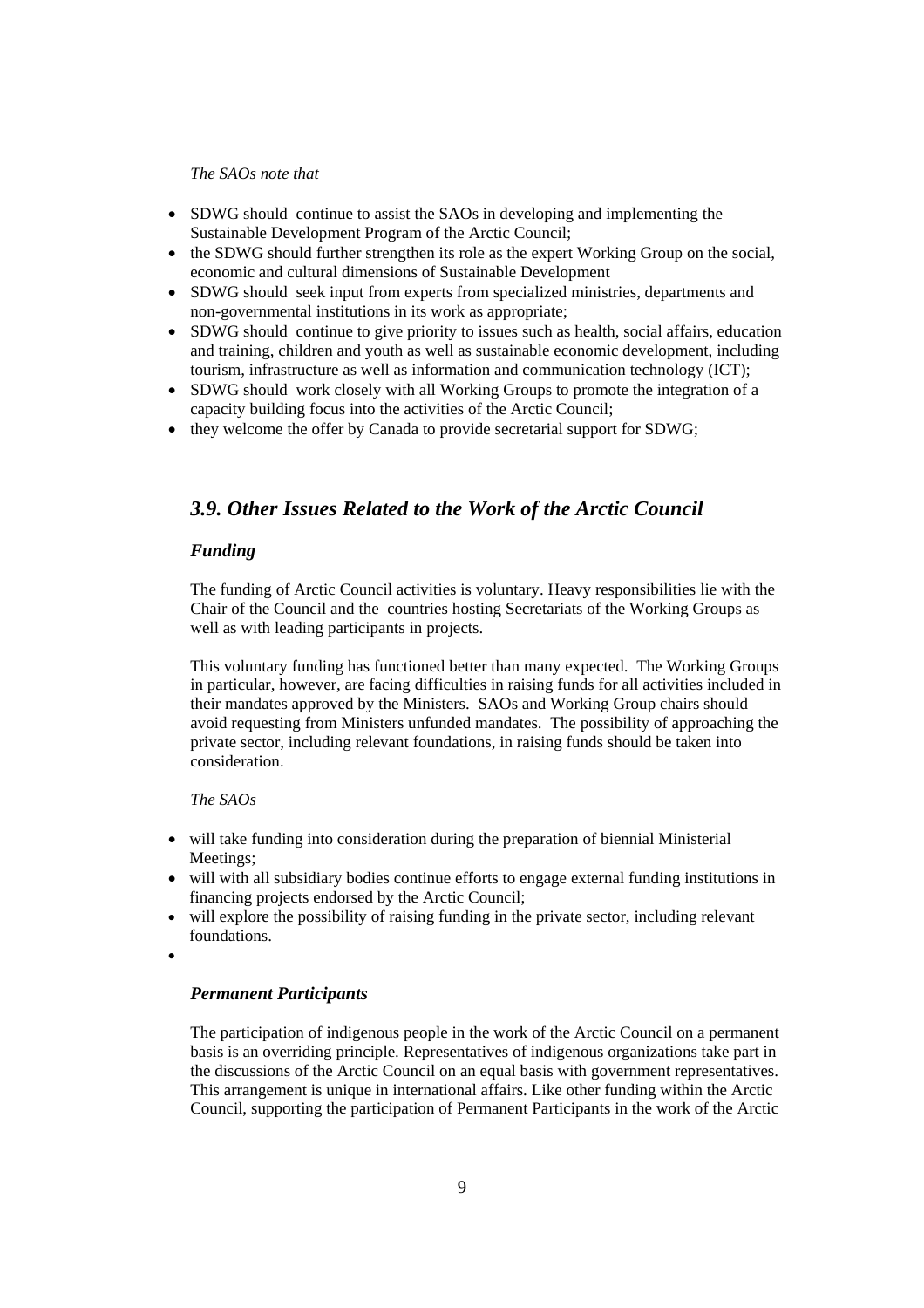Council is based on voluntary contributions of the Member States and indigenous organizations.

*The SAOs* 

- encourage the Member States to continue to facilitate and support financially and in kind the participation of the Permanent Participants in the work of the Arctic Council;
- welcome the offer by Denmark to continue hosting the IPS-secretariat.

#### *Observers*

Observer status in the Arctic Council is open to non-arctic states, global and regional intergovernmental and inter-parliamentary organizations and non-governmental organizations. The Observers may participate in the SAO meetings, Ministerial Meetings and other activities of the Council. Observer status is granted to applicants that the Council determines can contribute to its work. The observer countries are valuable supporters of the Arctic Council. To ensure their support and interest in the future their role and visibility in the meetings could be expanded.

However, there might be a need to restrict the number of Observers in the future for practical reasons. One solution could be to grant observer status only to such NGOs that are active in more than one country.

#### *Using the political support of Arctic Parliamentarians*

The role of Arctic parliamentarians is particularly significant when Arctic questions are being aired and information about Arctic activities is being disseminated. The report of the Fourth Conference of Parliamentarians of the Arctic Region in Rovaniemi, 2000, indicates a strong commitment by the members of parliament from the eight Arctic countries to the subjects that the Arctic Council deals with.

It will be helpful if Parliamentarians can be engaged more effectively to distribute information on the Arctic programs. They could also initiate and support new activities of the Council.

#### *e-Arctic*

Generally, it is very important to keep the number of working groups limited, otherwise there will be more and more circumpolar meetings among the Arctic officials, and permanent participants and observers too will need to follow too many processes. Limited resources have especially restricted the attendance of the permanent participants. Some of the communications can be now be arranged as internet-meetings, where documents are discussed via the internet.

It is very important that these e-meetings follow normal meeting procedures, and participants and observers have enough time to get familiar with and form their